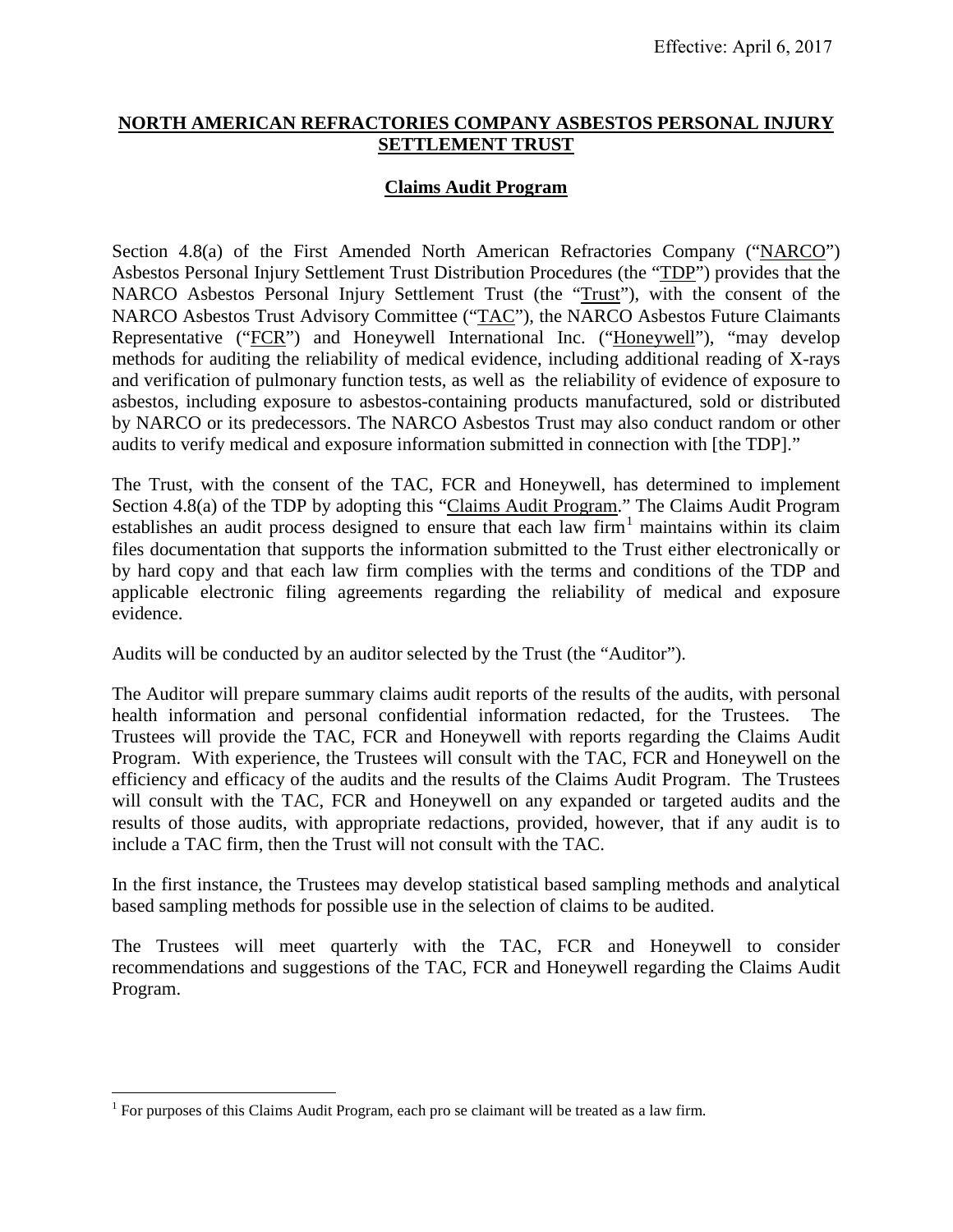The Claims Audit Program does not preclude the Trustees from conducting an audit of a claim and/or a law firm in the event the Trustees have reason to question the reliability and/or the verifiability of the information provided to the Trust in support of a claim.

## **I. Random Audit of Claims**

# **A. Random Audit Sample Selection**

Subject to direction by the Trustees, the Auditor will select an appropriate number of claims for audit to achieve the purposes of the audit. The claims from which the sample will be selected will consist of all Annual Contribution Claims in the Payment Queue.

Each claim selected for the audit sample will immediately be placed on administrative hold until the documentation required for the audit has been received from the law firm and the Trust has satisfactorily completed the review. If applicable, the Trust will not request funding from Honeywell for payment of the claim until the Trust has satisfactorily completed the review.

The Auditor will electronically notify a law firm of a claim selected for audit. The law firm will have one hundred twenty (120) days from the date of the notice to satisfactorily provide the requested documentation for each claim selected.

If a law firm fails to comply with the audit request, the Trustees may in their discretion direct the Trust's claims facility to suspend processing and/or paying claims filed by the non-responsive law firm or take such other action as the Trustees deem appropriate.

The Auditor will endeavor to complete the audit within thirty (30) days following submission by the law firm of all requested information.

### **B. Documentation Requirements**

For each claim sampled, on the request of the Trust, the law firm will be required to provide all non-privileged documents in its possession listed below:

- 1. Answers to interrogatories and depositions.
	- a. Where the claimant provides a portion of interrogatory responses or a partial deposition transcript, the Trust requires that the entire set of interrogatory responses or deposition transcript be provided. The audit will address compliance with this requirement.
	- b. If the injured party, the claimant,<sup>2</sup> or the exposure affiant<sup>3</sup> answered interrogatories or was deposed in an asbestos-related personal injury lawsuit filed by or on behalf of the injured party, the law firm will provide the full set of interrogatory responses and

 $2$  For the purposes of this document, the "claimant" refers to the person who filed the claim on behalf of the injured party. The claimant and injured party may be the same person, but in cases where the injured party is deceased or incapacitated, the claimant as used herein refers to the person filing the claim on their behalf. Examples could be a representative of the estate of the deceased or a family member.

<sup>&</sup>lt;sup>3</sup> The "exposure affiant" refers to any person other than a co-worker who provided an affidavit to the NARCO Trust in support of the claim. The exposure affiant could be the claimant, injured party, or someone else.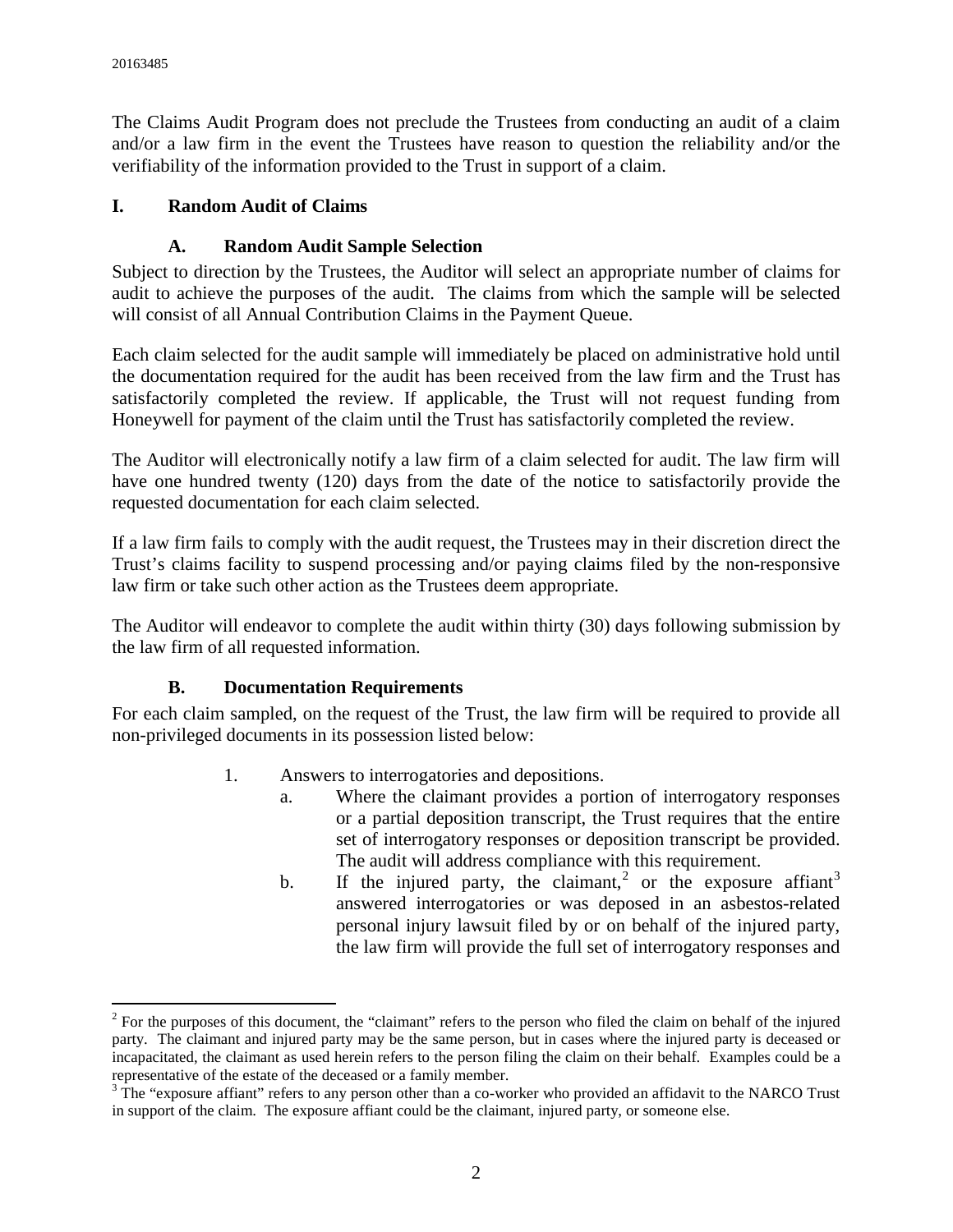deposition transcripts, whether submitted as part of the claim filing or not.

- c. Additionally, if the claim is a Secondary Exposure Claim, as defined in Section 4.5 of the TDP (a "Secondary Exposure Claim"), and the applicable occupationally exposed person answered interrogatories or was deposed in an asbestos-related personal injury lawsuit, to the extent the interrogatory responses or deposition transcripts contain information regarding the occupationally exposed person's exposure to asbestos during the period of time the injured party is alleging secondary exposure to a NARCO asbestos-containing product, the law firm will provide the full set of such interrogatory responses and deposition transcripts, whether submitted as part of the claim filing or not.
- 2. Co-worker interrogatories and depositions:
	- a. Where the claimant provides a portion of interrogatory responses or a partial deposition transcript from a co-worker of the injured party,<sup>4</sup> the Trust requires that the entire set of interrogatory responses or deposition transcript be provided. The audit will address compliance with this requirement.
	- b. If a co-worker was deposed in an asbestos-related personal injury lawsuit filed by or on behalf of the injured party, the law firm will provide the full set of deposition transcripts, whether submitted as part of the claim filing or not. Depositions that do not relate to the time period of the injured party's exposure to a NARCO asbestoscontaining product do not have to be submitted to the NARCO Trust, unless the deposition: (1) names the injured party; and (2) contradicts the evidence of the injured party's exposure to a NARCO asbestos-containing product.
- 3. Verified work histories. If the law firm has a verified work history of the injured party, $5$  the law firm will provide the verified work histories for audit review, whether submitted as part of the claim filing or not.
- 4. Social Security records. If the law firm has social security records of the injured party, $6$  the law firm will provide the social security records for audit review, whether submitted as part of the claim filing or not.
- 5. All affidavits from the injured party or from a person other than the injured party that include information that bears on an injured party's exposure to a NARCO asbestos-containing product (whether or not the affidavits mentioned NARCO) and were submitted on behalf of the injured party to a court, an insurance company, or an asbestos defendant in the tort system in an effort to support an asbestos claim, must also be

<sup>4</sup> In the case of a Secondary Exposure Claim, this reference to "injured party" shall be to the applicable occupationally exposed person.

<sup>&</sup>lt;sup>5</sup> In the case of a Secondary Exposure Claim, this reference to "injured party" shall be to the applicable occupationally exposed person.

<sup>&</sup>lt;sup>6</sup> In the case of a Secondary Exposure Claim, this reference to "injured party" shall be to the applicable occupationally exposed person.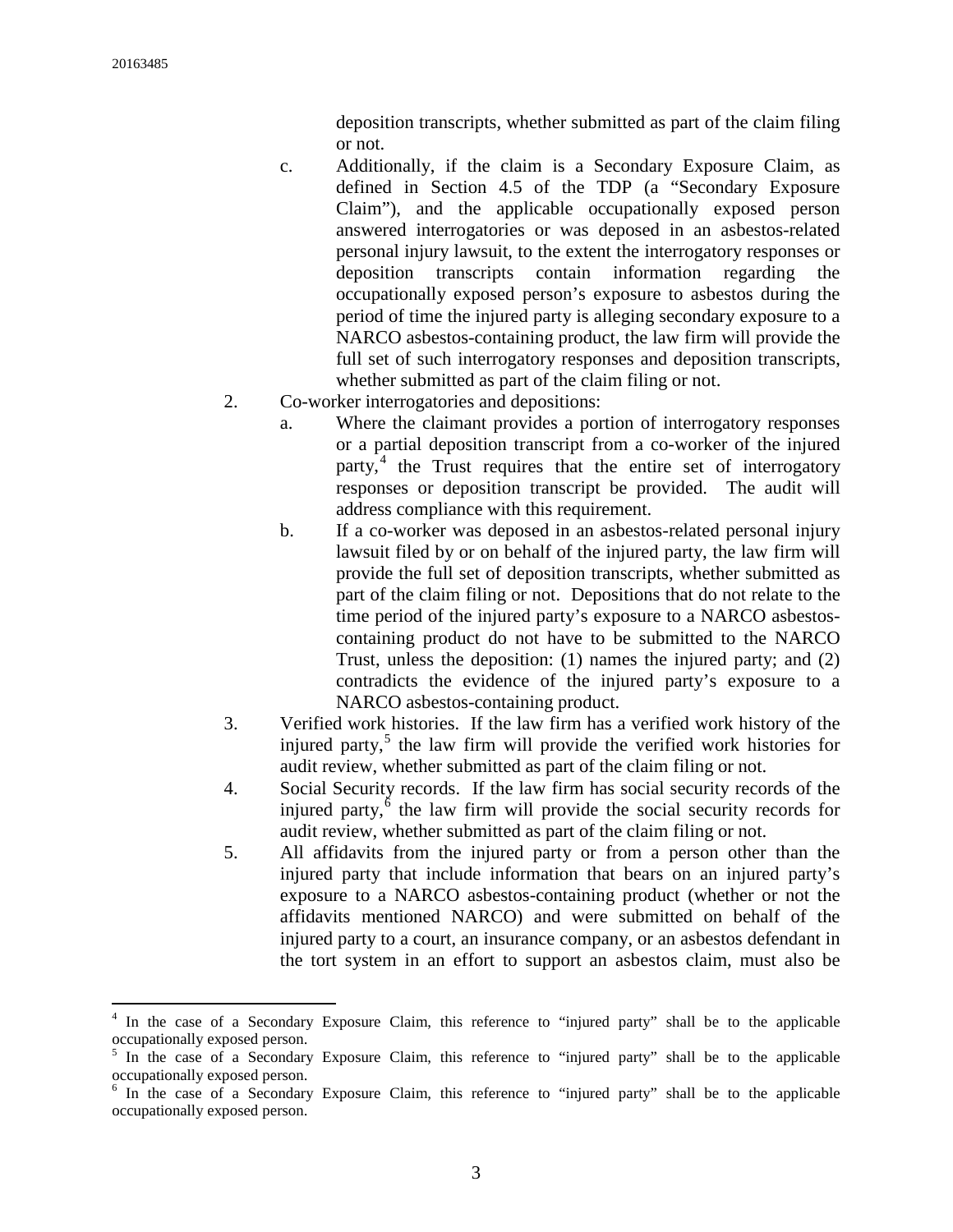submitted. Such affidavits must be submitted regardless of whether they tend to support the claim of exposure to a NARCO asbestos-containing product. Affidavits that do not relate to the time period of the injured party's exposure to a NARCO asbestos-containing product do not have to be submitted to the NARCO Trust, unless the affidavit: (1) names the injured party; and (2) contradicts the evidence of the injured party's exposure to a NARCO asbestos-containing product. Affidavits that were submitted to other asbestos trusts only do not have to be submitted to the NARCO Trust.

- 6. Complaints/Petitions for lawsuits against NARCO and/or Honeywell by or on behalf of the claimant or injured party for all claims alleging exposure to a NARCO asbestos-containing product.
- 7. All B-reading interpretations and ILO forms (except for Disease Level VII claims) of the injured party whether submitted as part of the claim filing or not.
- 8. All chest x-ray/chest CT scan reports (except for Disease Level VII claims) of the injured party whether submitted as part of the claim filing or not.
- 9. All pulmonary function tests (including tracings and flow volume loops) for Disease Levels II and III only of the injured party whether submitted as part of the claim filing or not.
- 10. All pathology or autopsy reports of the injured party documenting asbestosis, asbestos-related pleural disease, malignant mesothelioma or a primary carcinoma of the lung, colon, esophagus, larynx, pharynx or stomach, whether submitted as part of the claim filing or not.
- 11. Admission, history and physical and discharge summaries of any hospitalizations for asbestos-related disease and/or any malignant disease which is recognized as compensable by the Trust of the injured party whether submitted as part of the claim filing or not.
- 12. All physical examination or pulmonary consultation reports of the injured party, whether submitted as part of the claim filing or not.
- 13. All non-privileged interpretive reports of the injured party provided by experts retained by counsel or the claimant to review tests, x-rays, or diagnostic reports in order to render an opinion, whether submitted as part of the claim filing or not.
- 14. Documents sufficient to establish proof of the claimant's identity.
- 15. Evidence supporting the selected Claimant's Jurisdiction.
- 16. Documents supporting asserted economic loss, if any, other than documents already submitted to the Trust.
- 17. Documents evidencing the time of the injured party's<sup>7</sup> occupational exposure, such as employment records, wage statements, or other records describing occupation and/or job function.
- 18. Releases by or on behalf of the injured party for any claims against NARCO and/or Honeywell.

 $7$  In the case of a Secondary Exposure Claim, this reference to "injured party" shall be to the applicable occupationally exposed person.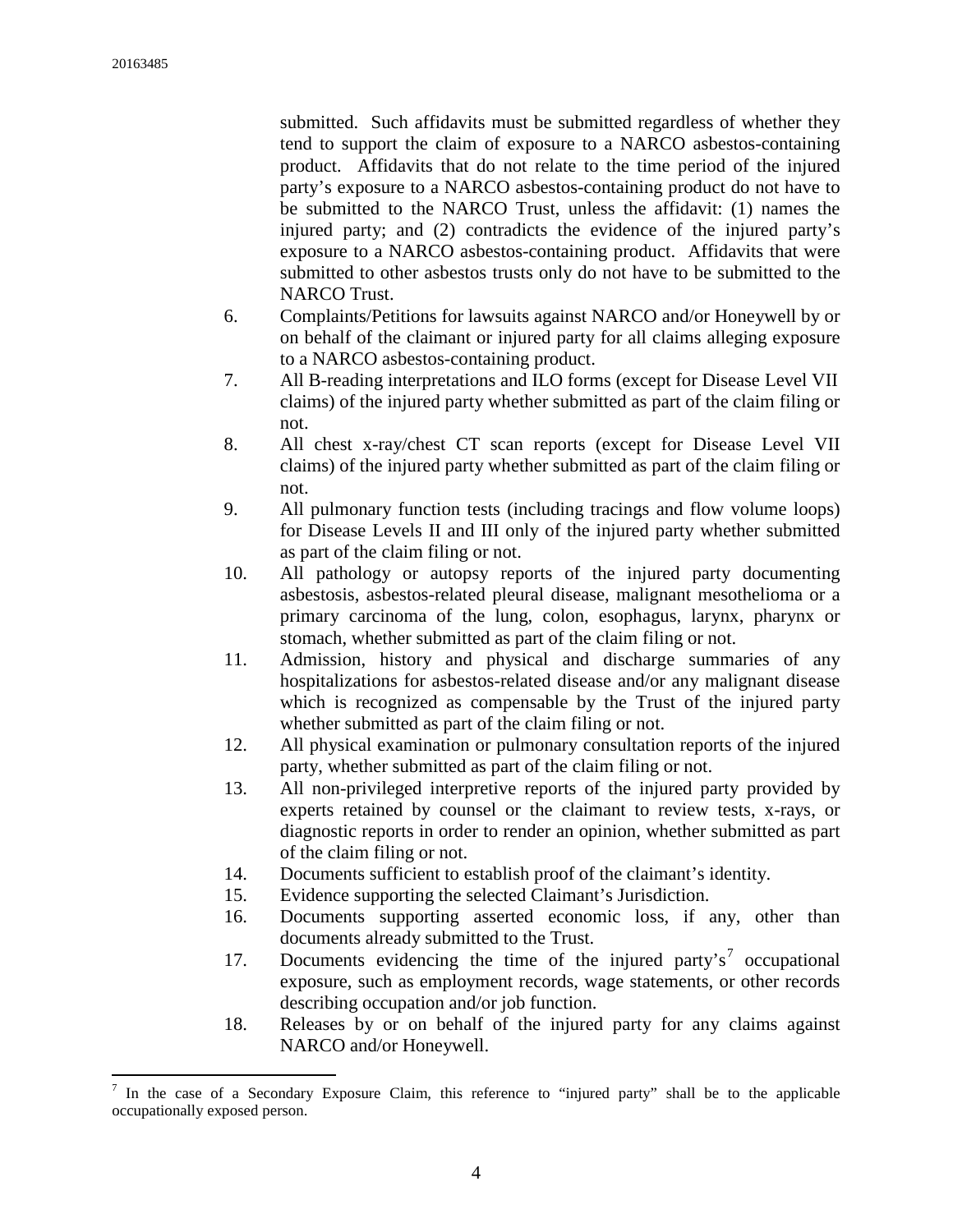The Trust will not require the production of original x-ray films and will not be re-reading such films or retesting claimants in the normal course of the claims audit.

# **C. Review**

The Auditor will review all documentation provided by the law firm to address the following questions for each claim:

- 1. Is there documentation within the law firm's file to support the reliability of the exposure and medical information submitted to the Trust?
- 2. Is there documentation to support that the claim was filed in keeping with all applicable state or federal statutes of limitations?
- 3. Is there medical documentation consistent with established medical guidelines for establishing a diagnosis of an asbestos-related disease and supportive of the disease level submitted to the Trust?
- 4. Does the review of the documentation provided as part of the audit indicate that the original claim submission, including medical and exposure evidence, was inconsistent or otherwise unreliable?
- 5. Did the claimant and/or his/her law firm comply with the submission requirements outlined by the Trust and under the TDP?

# **D. Issue Identification**

After review, in the event of any findings of concern, the Auditor will communicate the details of the findings to the law firm and the Trustees and request additional information or explanation. If the law firm fails to provide additional information, or disputes the findings, the Auditor will inform the Trustees and request direction for the appropriate course of action.

Issues will be discussed with the Trustees on a regular basis throughout the course of the audit.

# **II. Expanded Audits**

The Trustees may expand the scope of the audit of any claim and/or law firm in their discretion as they see fit. Notwithstanding anything herein to the contrary, in an expanded audit, the Trustees may require the submission of all non-privileged information in the law firm's possession regarding the injured party that the Trustees believe, in their discretion, would address the issue(s) identified but not resolved. In an expanded audit, the Trust has the right to scrutinize any claim at any time regardless of the status of the claim.

### **III. Conclusion of Audit**

### **A. Reporting Results**

Upon the conclusion of each audit, the Auditor will inform the Trustees of the findings and results of the audits and may recommend specific actions to be taken as a result of any (i) lack of resolution of identified issue(s), (ii) systemic issues identified, or (iii) adverse findings that require corrective and/or disciplinary action.